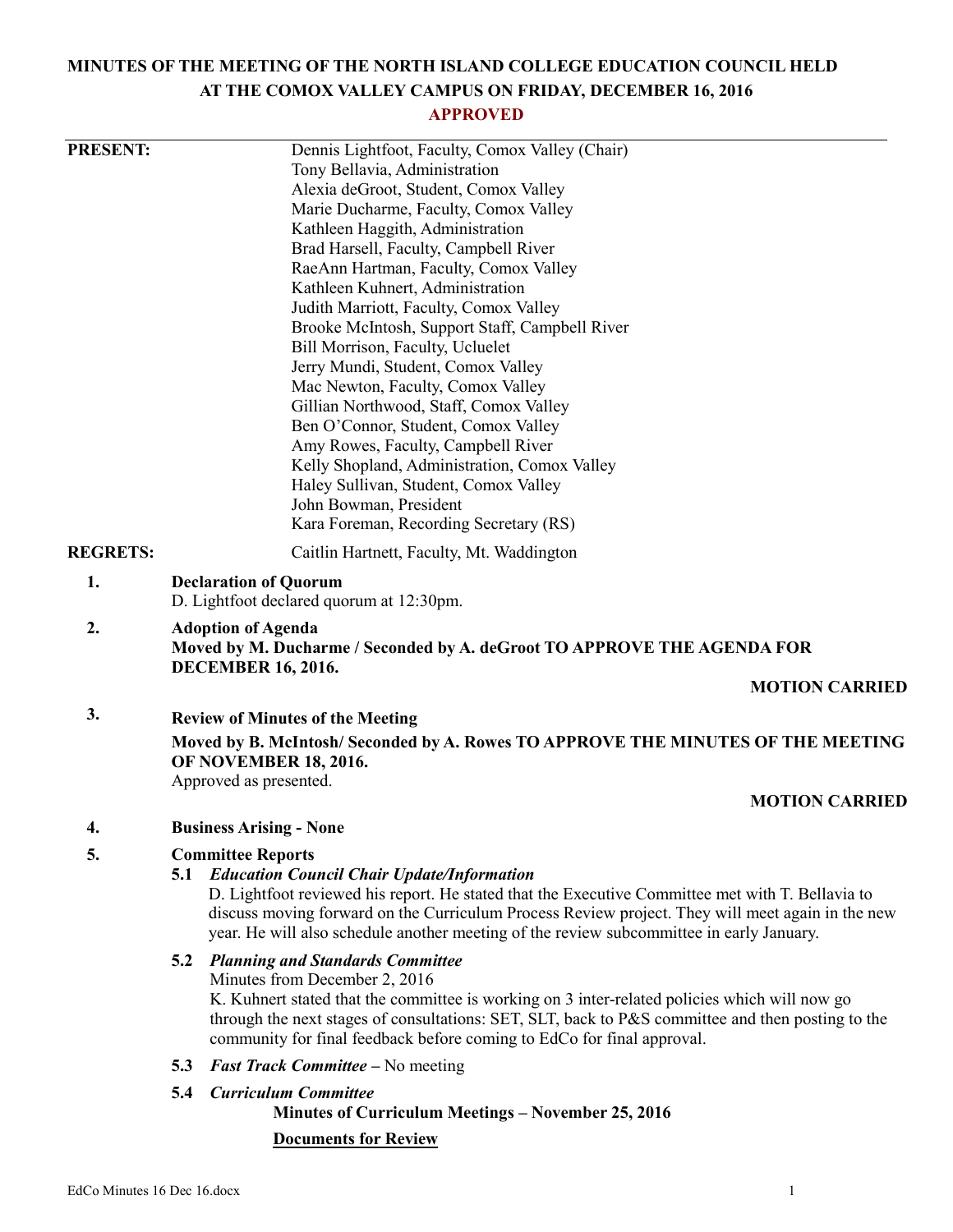# **5.4.1 Items 5.4.1-5.4.3 were taken together**

# **Course Revision – ENG 116 Essay Writing and Indigenous Perspectives Moved by K. Haggith / Seconded by B. Harsell TO APPROVE THE NEW COURSES ENG 116, 122 AND 127.**

# **EFFECTIVE/START DATE: FA 2017**

#### *Rationale from form:*

*Response to TRC call to action for more rigorous Indigenous content and pedagogies in university curricula.*

## *Discussion:*

*It was noted that after ENG 116 is approved, departments will need to review their prerequisites and program requirements to include ENG 116 if appropriate. A process for communicating this to the departments and for updating the relevant courses and programs efficiently is required.*

*It was also clarified that information on textbooks is included on the CDW for articulation purposes and then removed from the ACDs to eliminate the need for regular updating.*

#### **5.4.2 Course Revision – ENG 122 Reading Literature EFFECTIVE/START DATE: FA 2017** *Rationale from form:*

*All the universities – VIU, UVic, UBC, SFU, UFV and UNBC – have conflated the discrete genre-based literature courses of short stories/novel (ENG 120) and poetry/drama (ENG 121) into a single course that introduces the range of genres; namely, fiction, poetry, drama, and even non-fiction.*

# **5.4.3 Course Revision – ENG 127 Indigenous Literatures in Canada EFFECTIVE/START DATE: FA 2017**

*Rationale from form:*

*Response to TRC call to action for more rigorous Indigenous content and pedagogies in university curricula.*

*Discussion*:

None.

# **MOTION CARRIED.**

# **Action Items**

Process is required to communicate and process updates to prerequisites and admission requirements when new course are approved.

#### **5.4.4 Course Revision – SSA 100 Space Science and Astronomy: Introduction to Solar System Exploration Moved by K. Haggith / Seconded by B. Morrison TO APPROVE THE COURSE REVISION.**

# **EFFECTIVE/START DATE: FA 2017**

# *Rationale from form:*

*We would like to include a lecture and lab option to explore possible dual credit offerings. The removed course content is material not common to and a bit specialized for an introductory astronomy course. Also, this material is not included in any introductory astronomy textbooks and requiring a second textbook for a small portion of the course, especially for a general interest course, doesn't see appropriate.*

*Learning outcomes have been changed to match the changes in course content. Removing the specific details of the labs will allow us the flexibility to modify labs as appropriate for the course (for example incorporating newly developed RWSL labs) without having to visit the curriculum committee each time.*

*Discussion*:

None.

# **MOTION CARRIED.**

# **5.4.5 New Program – Engineering Foundations Certificate Moved by K. Haggith / Seconded by B. McIntosh TO APPROVE THE NEW PROGRAM.**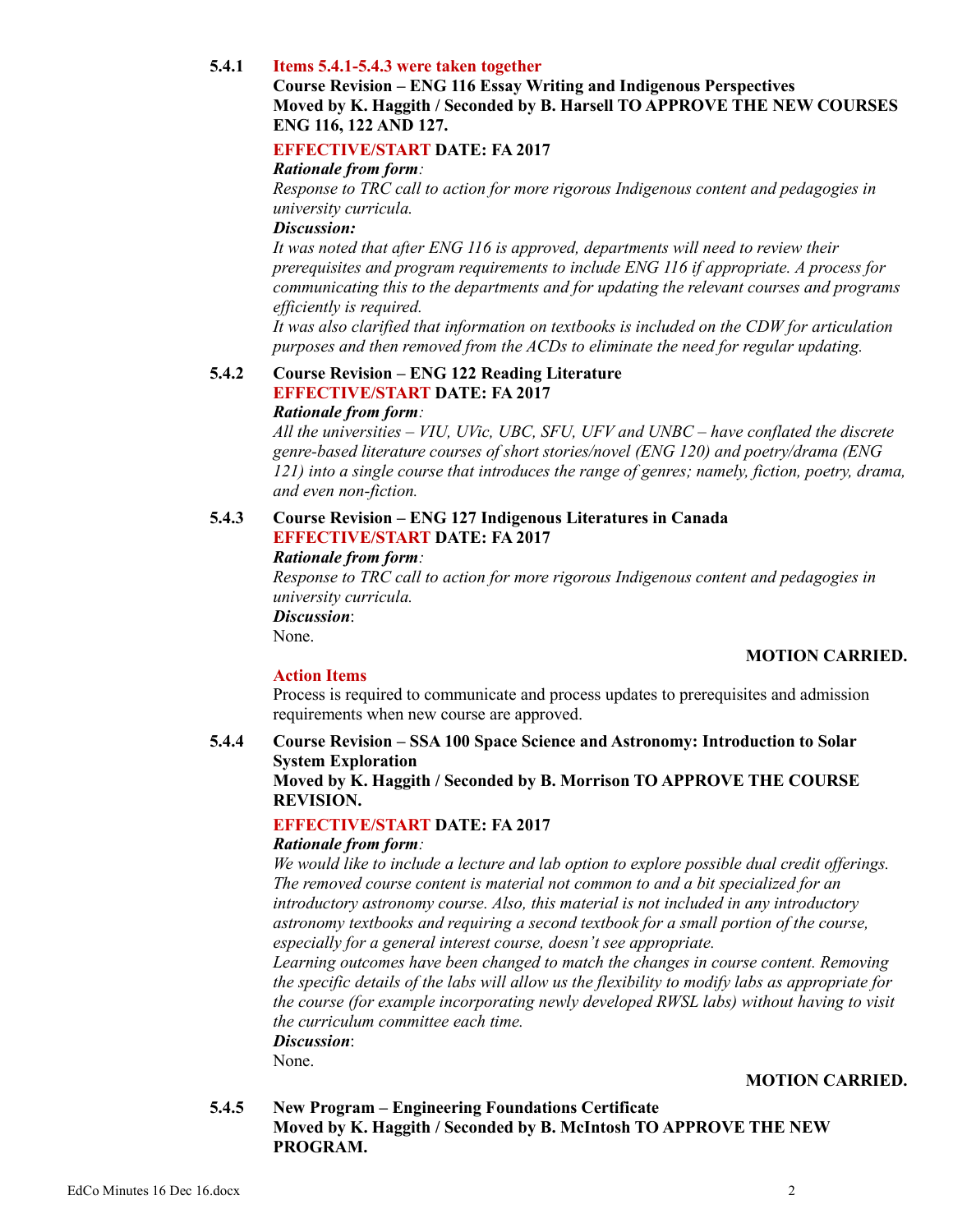### **EFFECTIVE/START DATE: FA 2017**

#### *Rationale from form:*

- *Greater recognition of our engineering transfer courses, outside of our formal agreements with BC Universities*
- *Increased perception of value and legitimacy of the engineering transfer program from students and parents*
- *Easier to track students success without having to tease the data out of the larger University Studies pool*
- *Opportunity to recognize both the program and student success at graduation in the spring*
- *Remain comparable with other rural colleges*

# *Discussion*:

It was confirmed that students can take any transferable UT elective.

Discussion about C+ average of all courses vs. per course. Students must pass every course to get credit and have an overall C+ average for the credential.

There is no set timeline to complete the program but transfer credit may not be accepted by other institutions if credits are not current. It's the student's responsibility to know the entrance requirements for their transferring institution.

Concern was expressed about using "Foundations" in the program title being confused with Trades programs. The title was reviewed and approved at SET.

# **Action Items**

1. Program Requirements, Notes, #2: change CHR to CHE 152

# **MOTION CARRIED.**

# **5.4.6 Program Revision – Interactive Media Diploma – Advanced Communication Design Moved by K. Haggith / Seconded by M. Ducharme TO APPROVE THE PROGRAM REVISION.**

# **EFFECTIVE/START DATE: FA 2017**

# *Rationale from form:*

*The Advanced Communication Design Diploma is a credential that develops skills in graphic design and design for the web. CPS 146 is moved from 2nd year to 3rd year to align with the Communication Design Diploma. The 3rd year of the Communication Design program focuses on advanced programming required for Mobile Application Development which includes CPS 146.*

# *Discussion*:

It was noted that the program revision form should have the correct credential name for the program to avoid confusion. Marketing sometimes changes the program name on the calendar pages. It should read: Interactive Media – Advanced Communication and Interactive Media Design.

It was suggested that the electives under Year 2 be clarified as listed in #2 below. The department will need to review the English options to consider ENG 116. Although courses are equivalent credits, the courses have different learning outcomes and therefore each department must determine which courses are appropriate.

Concern was expressed that the language for non-program students under Admission Requirements, "too long a gap in your studies" is too vague. It was recommended that the department consider clearer language.

# **Action Items**

- 1. Correct program title on program revision form (as noted above).
- 2. Year 2, electives: change "or Fine Arts Option" to "or any other FIN course."
- 3. Feedback to department:

Note under Admission Requirements text, "too long a gap" is vague. Recommend considering clearer language.

Department to review English electives.

# **MOTION CARRIED.**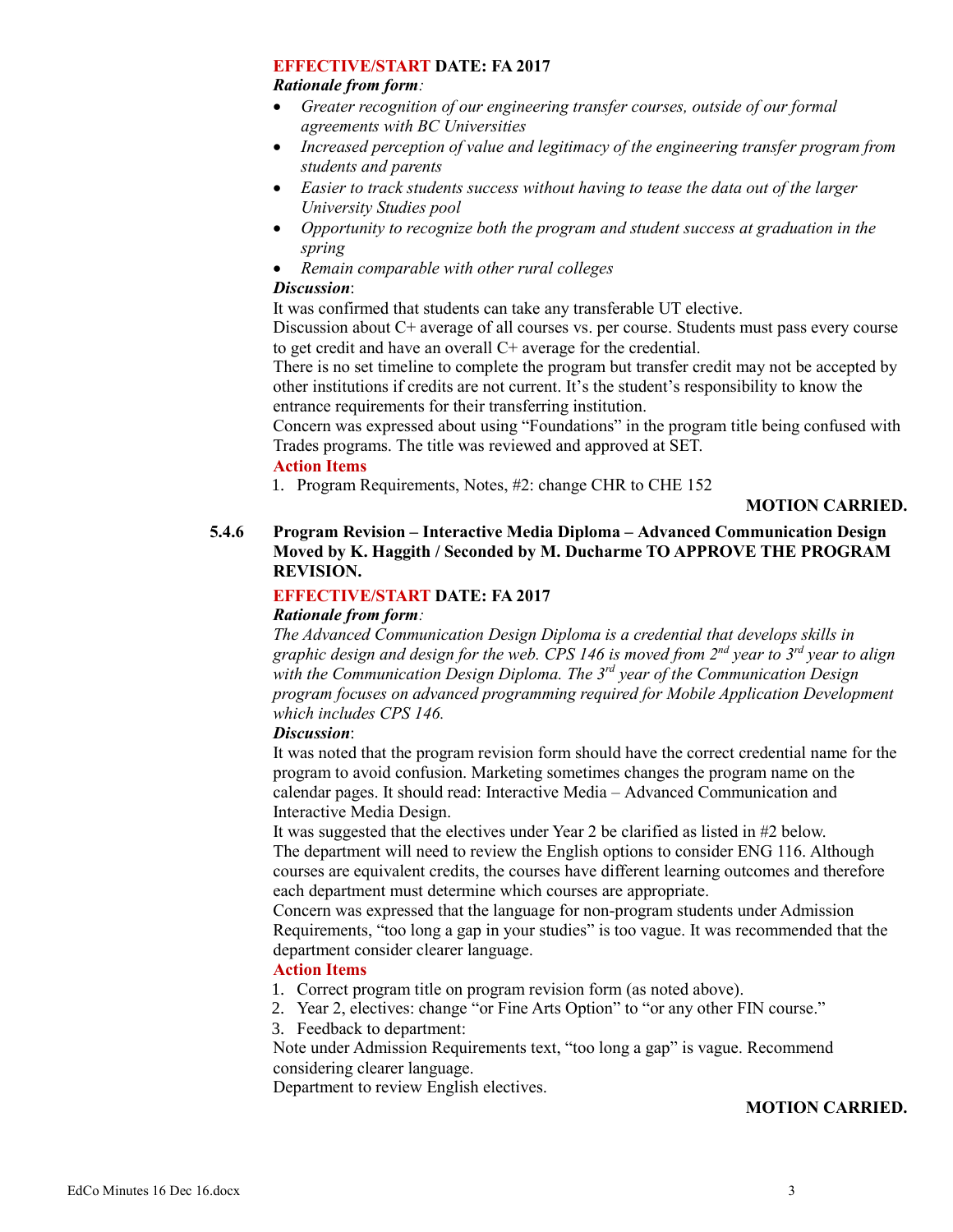# **5.4.7 Program Revision – Interactive Media Diploma – Communication Design Moved by K. Haggith / Seconded by B. Harsell TO APPROVE THE PROGRAM REVISION.**

# **EFFECTIVE/START DATE: FA 2017**

### *Rationale from form:*

*The Communication Design Diploma is a credential that develops skills in graphic design and design for the web. Database is not required for this credential. Discussion*:

None.

# **Action Items**

- 1. Correct program title on program revision form: credential name is Interactive Media Communication Design Diploma
- 2. Year 2, electives: change "or Fine Arts Option" to "or any other FIN course."
- 3. Feedback to department:
	- 1. Note under Admission Requirements text, "too long a gap" is vague. Recommend considering clearer language.

Department to review English electives.

# **MOTION CARRIED.**

## **5.4.8 Program Revision – Interactive Media Certificate – Web Design Moved by K. Haggith / Seconded by B. Harsell TO APPROVE THE PROGRAM REVISION.**

# **EFFECTIVE/START DATE: FA 2017**

#### *Rationale from form:*

*Removing CPS 146 and IMG 220 as required courses and replacing with a selection of electives will create more opportunities for students to design their program to meet their educational goals. Students will now have the ability to tailor their program to ladder either into the Communication Design Diploma or the Web and Mobile Application Development Diploma.*

#### *Discussion*:

None.

#### **Action Items**

- 1. Correct program title on program revision form: Interactive Media Web Design Certificate
- 2. Feedback to department:
	- a) Note under Admission Requirements text, "too long a gap" is vague. Recommend considering clearer language.
	- b) Department to review English electives.

#### **MOTION CARRIED.**

# **5.4.9 Program Revision – Interactive Media Diploma – Web & Mobile Application Development**

**Moved by K. Haggith / Seconded by K. Shopland TO APPROVE THE PROGRAM REVISION.**

# **EFFECTIVE/START DATE: FA 2017**

#### *Rationale from form:*

*Moving CPS 100 to first year introduces computer programming concepts earlier in the credential and will provide a stronger foundation for students as they progress to advanced programming in the second year. Moving IMG 100 to second year will allow students to better utilize database skills learned in CPS 146 and to further develop essential programming skills in database design and use.*

#### *Discussion*:

It was noted that the bullets under Admission Requirements about completion timelines are not a admission requirements and the department should follow up with Marketing to determine where this information should go on the website.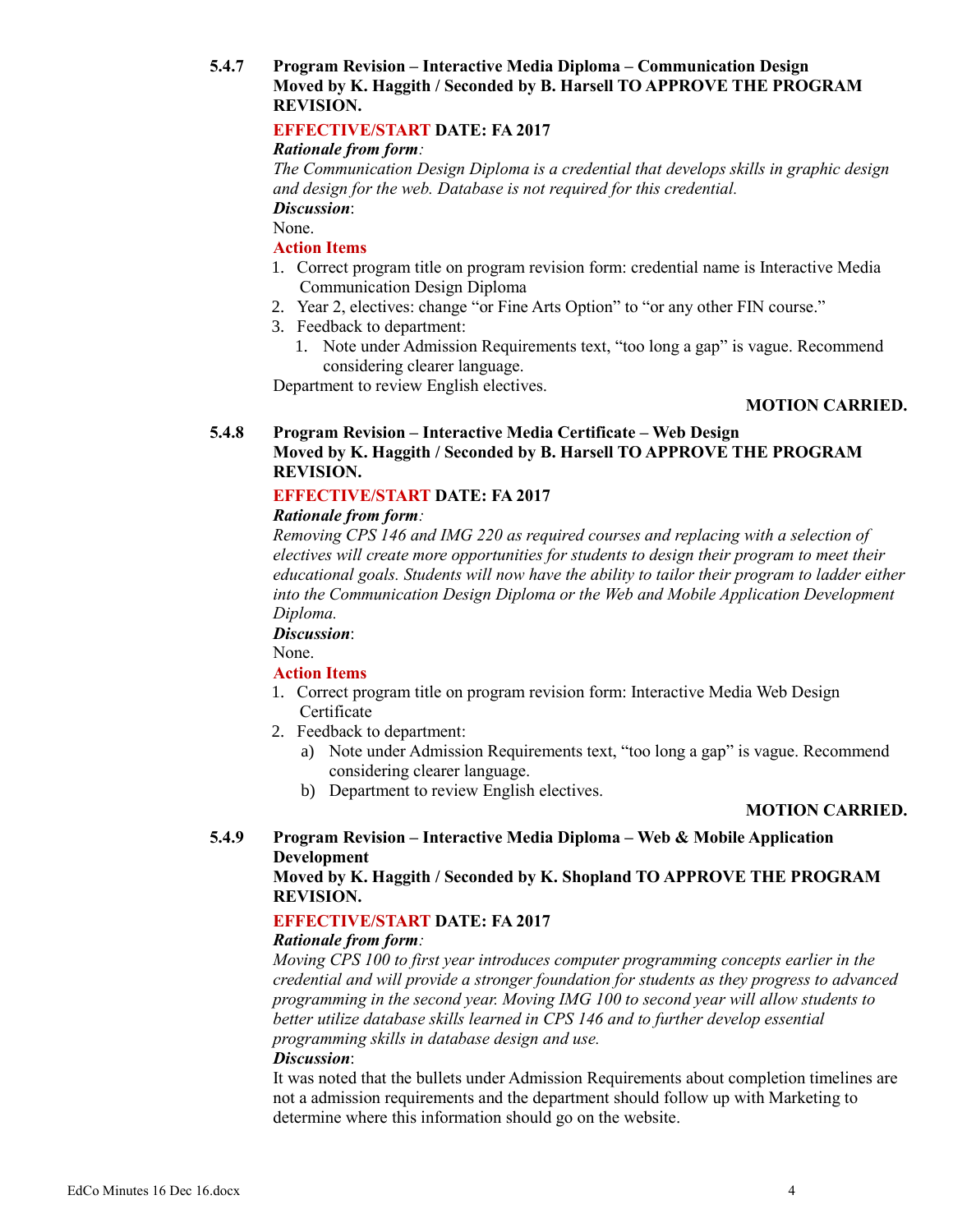#### **Action Items**

- 1. Correct program title on program revision form: Interactive Media Web & Mobile Application Development Diploma
- 2. Feedback to department:
	- a) Note under Admission Requirements text, "too long a gap" is vague. Recommend considering clearer language. Also text should be moved out of Admission Requirements. (This is applicable to other courses.)
	- b) Department to review English electives.

#### **MOTION CARRIED.**

#### **5.4.10 New Course – IMG 212 Advanced CSS Moved by K. Haggith / Seconded by M. Ducharme TO APPROVE THE NEW COURSE.**

#### **EFFECTIVE/START DATE: FA 2017**

## *Rationale from form:*

*More advanced CSS features and frameworks are in wide use but our current IMG curriculum doesn't cover them. Feedback from employers, former grads, and program advisory committee indicate these skills are in demand and our curriculum should cover them.*

#### *Discussion*:

It was noted that if a course falls under another discipline of study, that department be consulted or advised. The Math/Science department confirmed that they were advised about this course being placed under their discipline. It was also noted that the level of the course should be considered as it may be appropriate in some cases to consult the ABE department.

#### **MOTION CARRIED.**

#### **5.4.11 Course Revision – IMG 250 Web Game Development**

**Moved by K. Haggith / Seconded by G. Northwood TO APPROVE THE COURSE REVISION.**

#### **EFFECTIVE/START DATE: FA 2017**

#### *Rationale from form:*

*The course content was originally written in the language of gaming to appeal to students, but essentially the content is still about learning JavaScript. Content hasn't changed significantly. The only new content is the Ajax applications and web APIs. Discussion*: None.

#### **MOTION CARRIED.**

It **5.4.12 New Course – HSW 130**

# **Moved by K. Haggith / Seconded by B. Harsell TO APPROVE THE NEW COURSE. EFFECTIVE/START DATE: FA 2017**

# *Rationale from form:*

*To revise HSW 190 (The EA in the Classroom) to reflect the Indigenous ways of knowing and being that are relevant to the First Nations education system for the EA/CS certificate with Indigenous focus.*

#### *From the proponents:*

*These 4 courses are just the beginning of a restructuring and indigenization of the HSW Certificate EA/CS Indigenous Focus program.*

*Discussion*:

None.

#### **Action Items**

#16 Prerequisites: must list all  $1<sup>st</sup>$  semester HSW courses #29 PLA: remove text about assessment

#### **MOTION CARRIED.**

#### **5.4.13 New Course – HSW 131**

**Moved by K. Haggith / Seconded by K. Shopland TO APPROVE THE NEW COURSE.**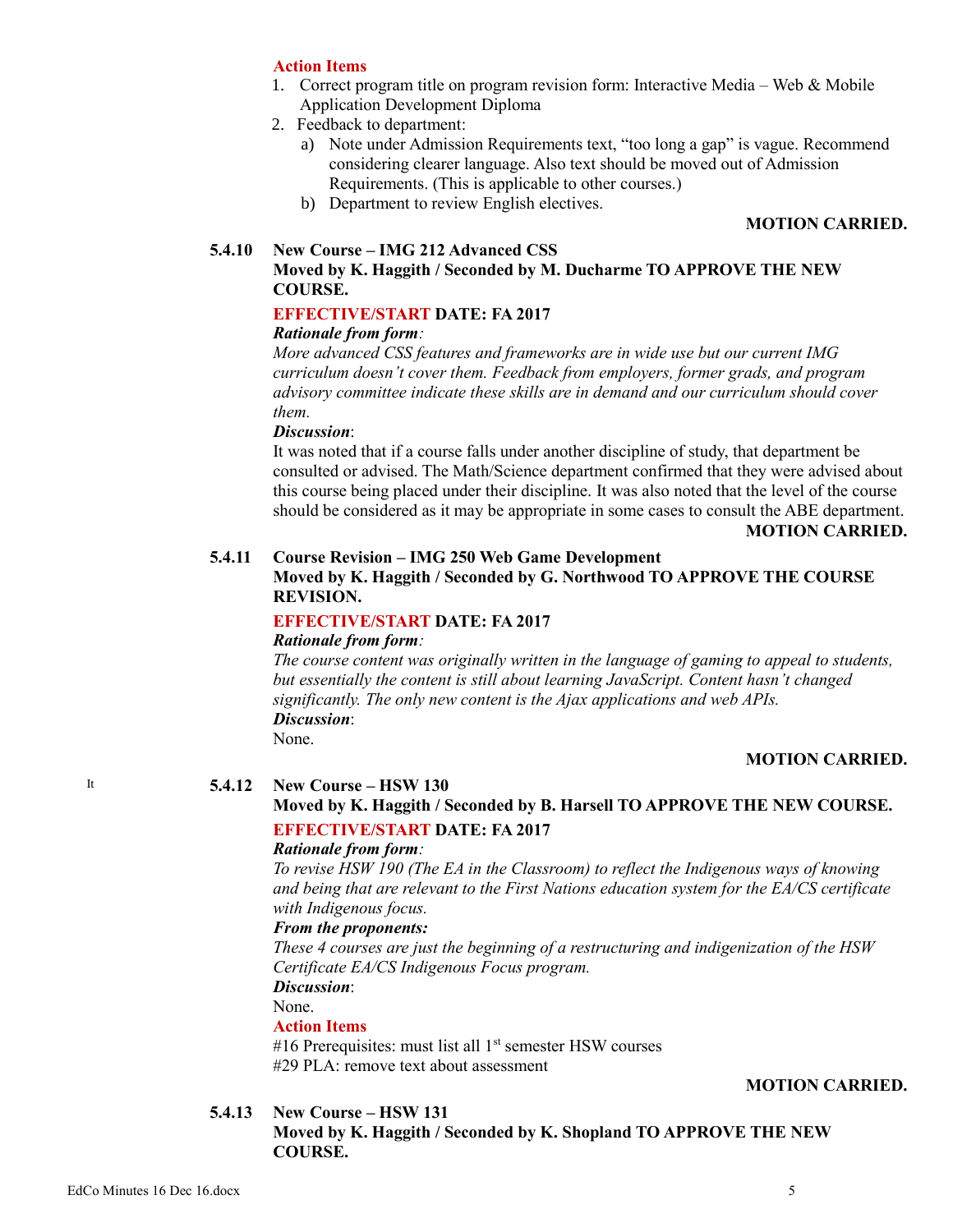#### **EFFECTIVE/START DATE: FA 2017**

#### *Rationale from form:*

*To revise and update HSW 121 (Communication Skills in the Classroom) to reflect the Indigenous ways of knowing and being that are relevant to the First Nations education system for the EA/CS certificate with Indigenous focus.*

#### *Discussion*:

Noting preference for "qualified faculty with Aboriginal ancestry" represents the ideal candidate. The collective agreement supersedes this notation.

# **Action Items**

1. Feedback to department re #18 Course Content (re "Hishuuk Ish Tsawalk – We are all connected"): Consider how to localize this element of communication so that it reflects the history and culture of the local community.

#### **MOTION CARRIED.**

# **5.4.14 New Course – HSW 132**

# **Moved by K. Haggith / Seconded by J. Mundi TO APPROVE THE NEW COURSE. EFFECTIVE/START DATE: FA 2017**

#### *Rationale from form:*

*To revise and update HSW 122 (Social Analysis in Context) to reflect the Indigenous ways of knowing and being that are relevant to the First Nations education system for the EA/CS certificate with Indigenous focus.*

*Changes to the course will includes shifting to a more culturally aware and holistic*  worldview than is prescribed in the original course description. Instructors will supplement *the course text with materials such as journal articles, online videos, guest speakers and personal experiences. Students will be encouraged to share personal experiences and selfreflection throughout the course. Assessment of the course will reflect Indigenous ways of knowing a combination of student self-reflection, assembling a portfolio, participation, and contemporary instructor-led evaluation.*

# *Discussion*:

It was noted that no math is taught in the program as the position doesn't require math skill, so no math prerequisites are required.

#### **Action Items**

1. #16 Prerequisites: remove reference to English prerequisites as these are program requirements.

# **MOTION CARRIED.**

# **5.4.15 New Course – HSW 137**

# **Moved by K. Haggith / Seconded by G. Northwood TO APPROVE THE NEW COURSE.**

# **EFFECTIVE/START DATE: WI 2017**

#### *Rationale from form:*

*To revise and update HSW 167 (Support Strategies for Skill Development) to reflect the Indigenous ways of knowing and being that are relevant to the First Nations education system for the EA/CS certificate with Indigenous focus.*

*Changes to the course will include shifting to a more culturally aware and holistic*  worldview than is prescribed in the original course description. Instructors will supplement *the course text with materials such as journal articles, online videos, guest speakers and personal experiences. Students will be encouraged to share personal experiences and selfreflection throughout the course. Assessment of the course will reflect Indigenous ways of knowing a combination of student self-reflection, assembling a portfolio, participation, and contemporary instructor-led evaluation.*

#### *Discussion*:

It was noted that the department was asked to list all the  $1<sup>st</sup>$  semester HSW course in the prerequisites but this hasn't been done. This revision applies to HSW 130 and 137. **Action Items**

1.  $\#16$  Prerequisites: must list all  $1<sup>st</sup>$  semester HSW courses

#### **MOTION CARRIED.**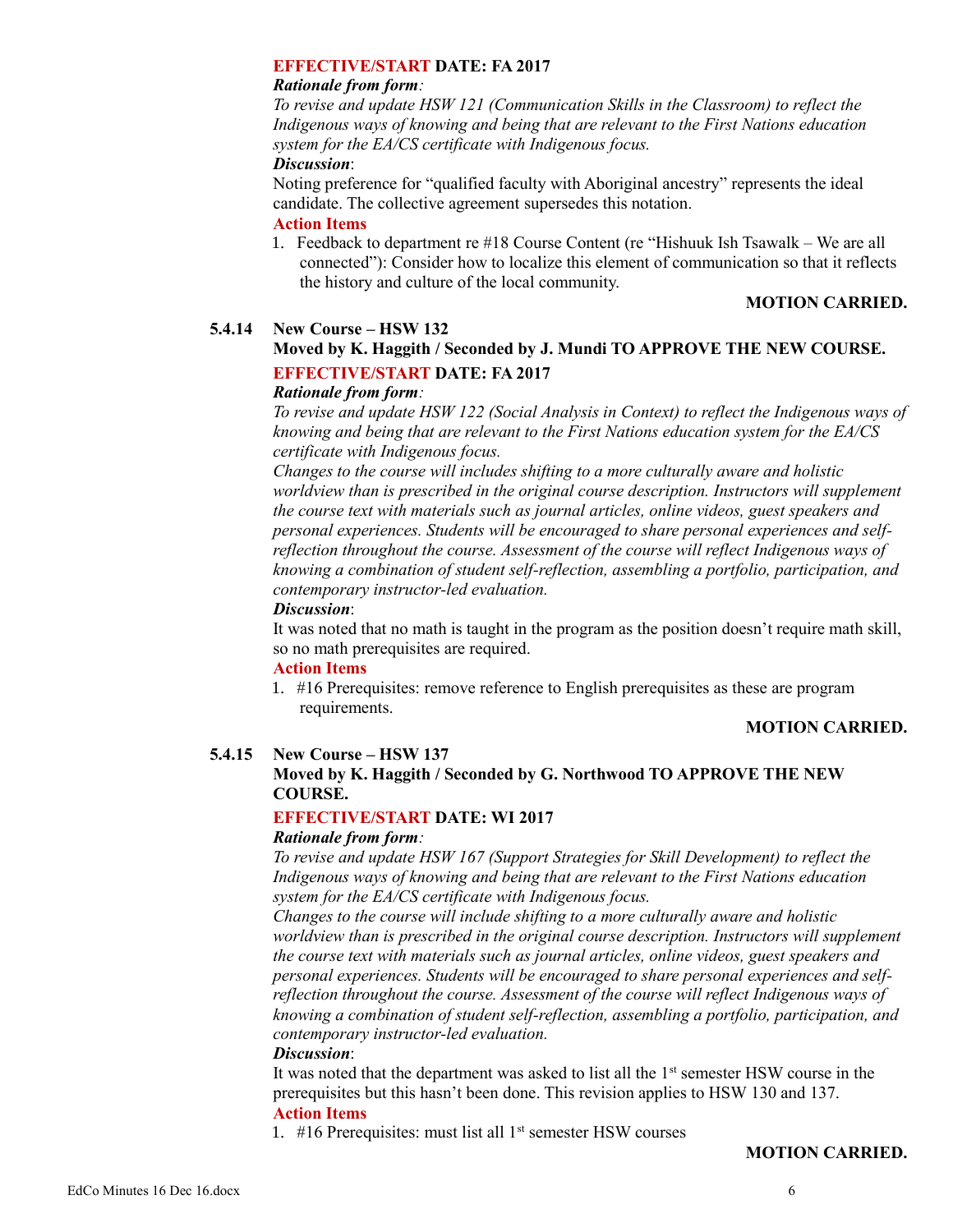**5.4.16 Program Revision – Human Services Certificate – Educational Assistant/Community Support, Indigenous Focus Moved by K. Haggith / Seconded by R. Hartman TO APPROVE THE PROGRAM REVISION.**

# **EFFECTIVE/START DATE: FA 2017**

*Rationale from form:*

*These courses will replace current curriculum to reflect the Indigenous ways of knowing and being that are relevant to the First Nations education system for the EA/CSW certificate with Indigenous Focus. Discussion*:

None.

## **MOTION CARRIED.**

#### **5.4.17 Course Deactivations – HSW 121 and 122 Moved by K. Haggith / Seconded by H. Sullivan TO APPROVE THE COURSE DEACTIVATIONS.**

# **EFFECTIVE/START DATE: FA 2017**

# *Rationale from form:*

*HSW 121: This course has been replace by HSW 131 in order to reflect the Indigenous ways of knowing and being that are relevant to the First Nations education system for the EA/CS Certificate with the Indigenous focus.*

*HSW 122: This course has been replace by HSW 132 in order to reflect the Indigenous ways of knowing and being that are relevant to the First Nations education system for the EA/CS Certificate with the Indigenous focus.*

*Discussion*:

# None.

# **MOTION CARRIED.**

# **5.4.18 Course Revision – TGA 110 Guiding Skills 2**

# **Moved by K. Haggith / Seconded by K. Kuhnert TO APPROVE THE COURSE REVISION.**

# **EFFECTIVE/START DATE: WI 2018**

#### *Rationale from form:*

*To reflect actual time/workload required to effectively deliver the learning outcomes with classroom theory and student-led field activities.*

### *Discussion*:

It was suggested that using "self care" in Field Assessment may cause problems. It was noted that the faculty was advised that course outlines must clearly articulate how competencies will be objectively measured.

#### **MOTION CARRIED.**

# **5.4.19 New Course – TGA 102 Wildlife Viewing**

# **Moved by K. Haggith / Seconded by J. Marriott TO APPROVE THE NEW COURSE. EFFECTIVE/START DATE: FA 2017**

# *Rationale from form:*

*Recruitment & increasing employment opportunities*

# *Discussion*:

It was noted that the interdepartmental consultations were not done and therefore all CDW submissions are incomplete. As a result, it was agreed that the following CDWs in items 5.4.20-5.4.24. and the related program revision were withdrawn.

# **MOTION DEFEATED.**

# **5.4.20 New Course – TGA 104 River Rafting 1**

**Moved by K. Haggith / Seconded by B. Morrison TO WITHDRAW ITEMS 5.4.20 – 5.4.24. AND RETURN THEM TO THE DEPARTMENT FOR COMPLETION WITH ANY SUGGESTIONS FROM COUNCIL MEMBERS.**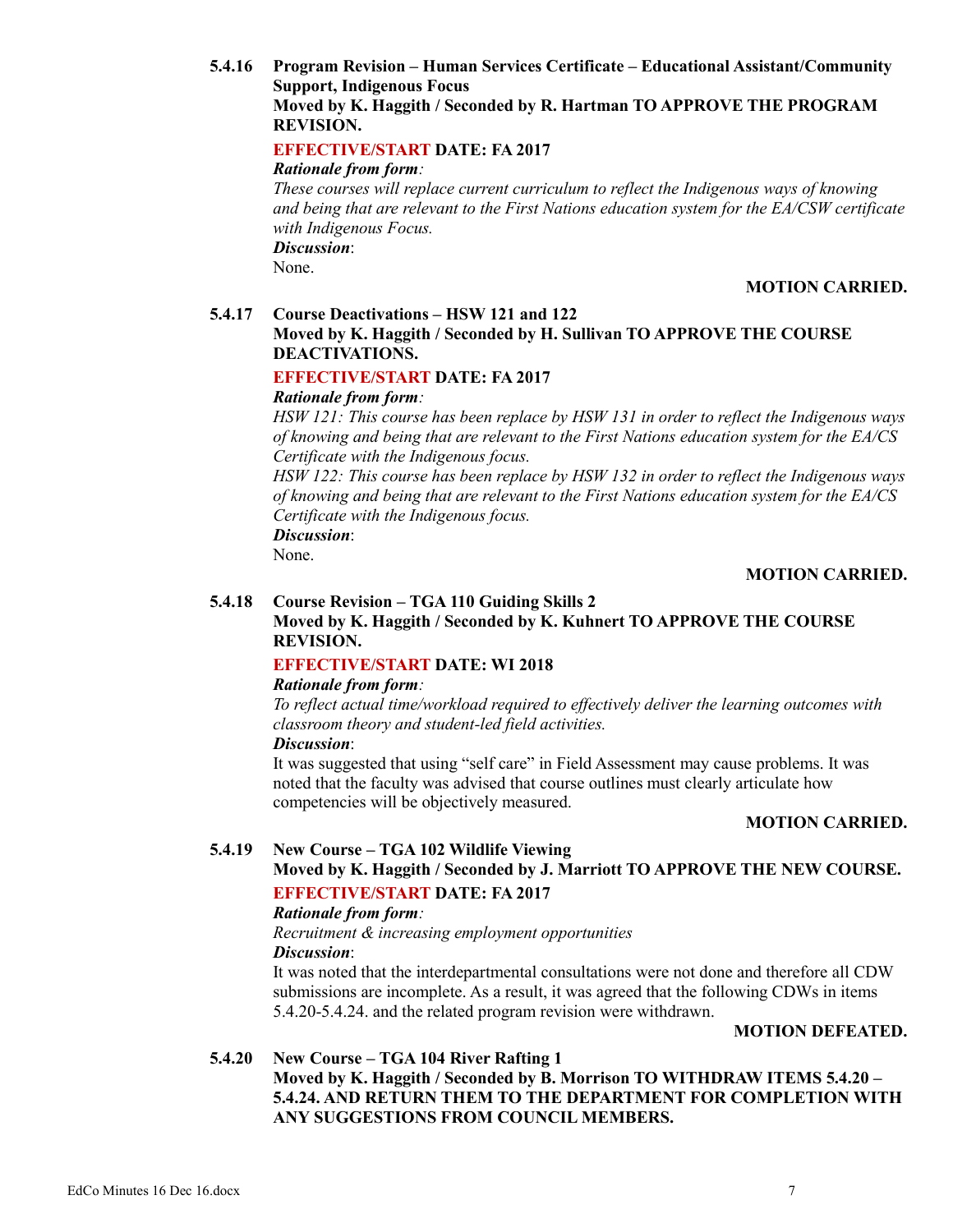**EFFECTIVE/START DATE: FA 2017** *Rationale from form: Increase employment possibilities and recruitment*

- **5.4.21 New Course – TGA 108 Mountain Skills EFFECTIVE/START DATE: FA 2017** *Rationale from form: Recruitment & increasing employment opportunities*
- **5.4.22 New Course – TGA 109 Winter Mountain Travel 1 EFFECTIVE/START DATE: WI 2018** *Rationale from form: Recruitment & increasing employment opportunities*
- **5.4.23 New Course – TGA 112 Rock Skills 1 EFFECTIVE/START DATE: FA 2017** *Rationale from form: Recruitment & increasing employment opportunities*
- **5.4.24 New Course – TGA 114 River Rafting 2 EFFECTIVE/START DATE: WI 2018** *Rationale from form: Increase employment possibilities and recruitment*

#### **MOTION CARRIED.**

#### **Action Items**

1. Return CDWs to department to complete consultations and suggest that they request a fast tracking of these CDWs and related program revisions to meet the calendar deadline.

#### **5.4.25 Program Revision – Adventure Guiding Certificate**

# **Moved by K. Haggith / Seconded by J. Mundi TO WITHDRAW THE PROGRAM REVISION AND PROVIDE THE DEPARTMENT WITH ANY FEEDBACK FROM COUNCIL MEMBERS.**

# **EFFECTIVE/START DATE: FA 2017**

#### *Rationale from form:*

*The department would like to expand the number and type of specialty skills electives and be more explicit in defining them. This will make both the AG Certificate and Diploma AG option more attractive, relevant and flexible to domestic and international students. Discussion*:

As noted above, CDWs are incomplete and must be approved prior to program revision approval.

#### **Action Items**

Other suggestions regarding Program revision form:

- 1. Ensure all modifications on calendar pages are also listed on PR form. (This is also feedback for Curriculum Committee's review.)
- 2. Recommend the department check that required external courses won't affect access to student loans.
- 3. Suggest department review the newly approved English courses for relevant equivalencies.

#### **MOTION CARRIED.**

**5.4.26 Program Revision – Tourism & Hospitality Management Diploma – Adventure Guiding Option Moved by K. Haggith / Seconded by A. deGroot TO WITHDRAW THE PROGRAM REVISION AND PROVIDE THE DEPARTMENT WITH ANY FEEDBACK FROM COUNCIL MEMBERS.**

#### **EFFECTIVE/START DATE: FA 2017**

*Rationale from form:*

*See attachment as noted in Adventure Guiding Certificate*